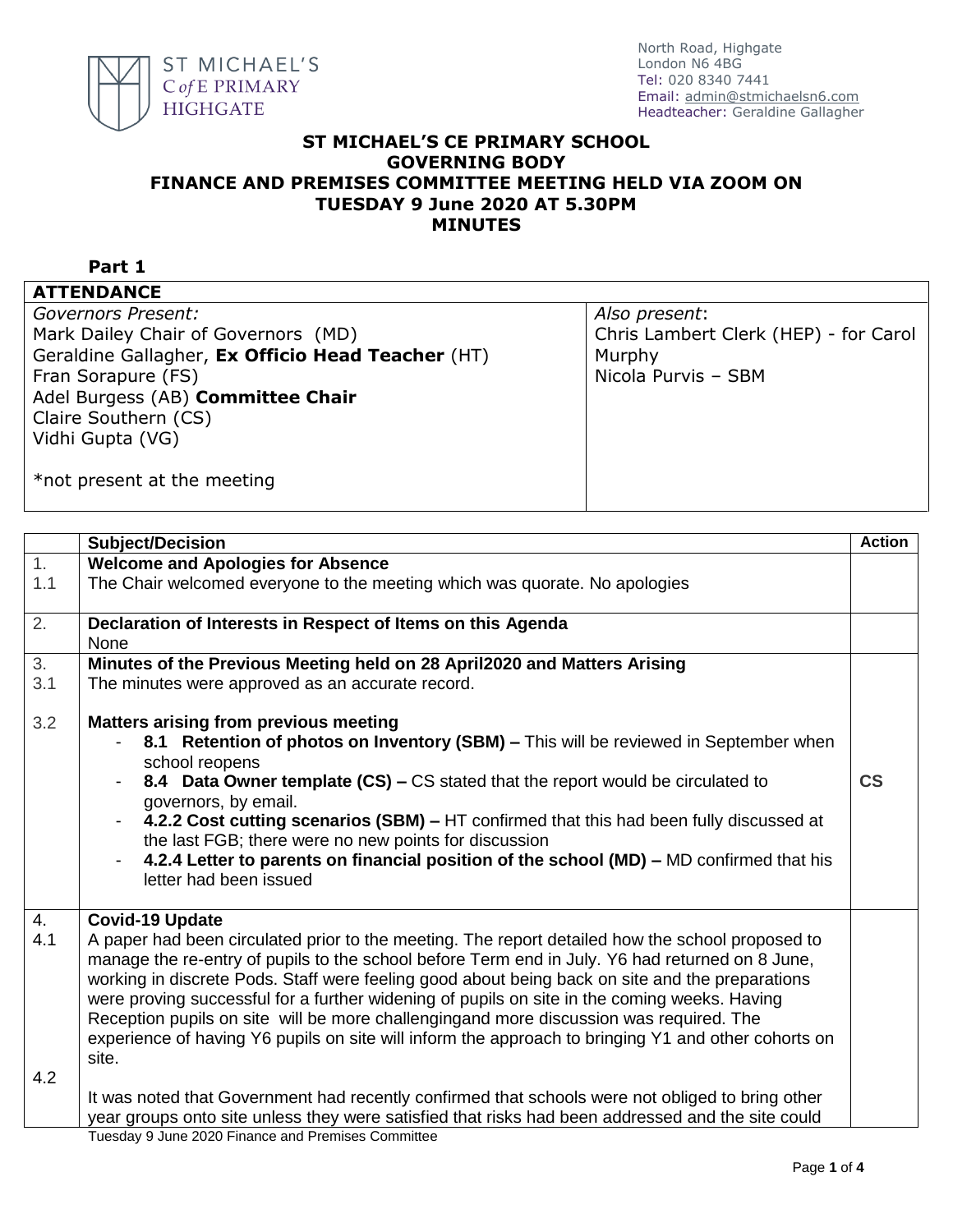

|                  | safely accommodate the pupils. The school aimed to get all pupils back to site before Term end so<br>that they could socialise with their peers – even if for a limited period - and meet their teachers<br>before the Summer holiday. A picnic was one planned activity to enable children to engage safely<br>with their peers. As required a deep clean of classrooms would occur to meet health and safety<br>issues.                                                                                                                                                                                                                                 |            |
|------------------|-----------------------------------------------------------------------------------------------------------------------------------------------------------------------------------------------------------------------------------------------------------------------------------------------------------------------------------------------------------------------------------------------------------------------------------------------------------------------------------------------------------------------------------------------------------------------------------------------------------------------------------------------------------|------------|
| 4.3<br>4.4       | The Y6 planned trip to PGL from 6 July would go ahead providing there was resolution of issues on<br>transport and confirmation that the safety measures on site at PGL had been implemented.                                                                                                                                                                                                                                                                                                                                                                                                                                                             |            |
| 4.5              | It was noted that many staff were still working from home to support the pupils at home using<br>Google Classroom. This included pupils in Y2 to Y5. Approximately 15 children per day are still<br>attending the Key Worker and Vulnerable children provision                                                                                                                                                                                                                                                                                                                                                                                            |            |
|                  | Governors were pleased to note the plans being developed to enable all pupils to return to school<br>before Term end, if only to experience being on site for a short period.                                                                                                                                                                                                                                                                                                                                                                                                                                                                             |            |
| 5.<br>5.1        | <b>Statutory Site Maintenance Review</b><br>The Review had been circulated to Governors prior to the meeting. The HT advised that the Report<br>was upto date and some of the required works had already taken place during lockdown. The<br>balance was scheduled for the summer holiday. The Gas service was booked for late June.                                                                                                                                                                                                                                                                                                                      |            |
| 5.2              | Given the changes required in site layout to manage the need for social distancing new fire<br>evacuation procedures had been devised. Training for pupils would commence on 10 June as they<br>would be expected to line up per Pod should the alarm sound. Further training would occur for other<br>year groups as they return to site.                                                                                                                                                                                                                                                                                                                |            |
| 5.3              | It was noted that the extension of the CCTV to the bottom of Highgate Lane was desirable and the<br>project would be picked up in September.                                                                                                                                                                                                                                                                                                                                                                                                                                                                                                              |            |
| 5.4              | Governors noted the issues in managing the range of trees on site. Some trees had been pollarded<br>but the bigger trees would require several quotes to ensure value for money, before proceeding.                                                                                                                                                                                                                                                                                                                                                                                                                                                       |            |
| 5.5              | Pest control was an issue and the SBM had yet to talk to SMSA about management of the sweets<br>stock to eliminate any pest related issues.<br>Action: SBM to talk to SMSA on issues of pest control and management                                                                                                                                                                                                                                                                                                                                                                                                                                       | <b>SBM</b> |
| 6.<br>6.1<br>6.2 | <b>Asset Register</b><br>Governors noted the changes to the Asset Register. 6 additional laptops had been purchased to<br>facilitate staff working from home during the pandemic. The PC's in the ICT suite had been<br>removed as they were now obsolete and the space was required as a temporary medical bay<br>These PC's were still on site as they could still have a residual value in any deal on future purchase<br>of IPads or Chromebooks. It was noted that the PC's were at least 10 years old. Once the PC's<br>were disposed a Certificate of Destruction would be issued to confirm the PC's hard drives had<br>been wiped clean of data. |            |
|                  | HT advised that the disposal of the PC's was in favour of IPads and Chromebooks to be used in the<br>classroom and PCs in designated locations including 6 PC's to be retained in the Library. As a first<br>step a survey of site was required to identify where wifi reception needed to be improved. The<br>school would also consider the Apple offer to see how it might match the school needs.<br>Action: A site survey to identify wifi reception strength.<br>Action: to review the Apple educational offer                                                                                                                                      |            |

Tuesday 9 June 2020 Finance and Premises Committee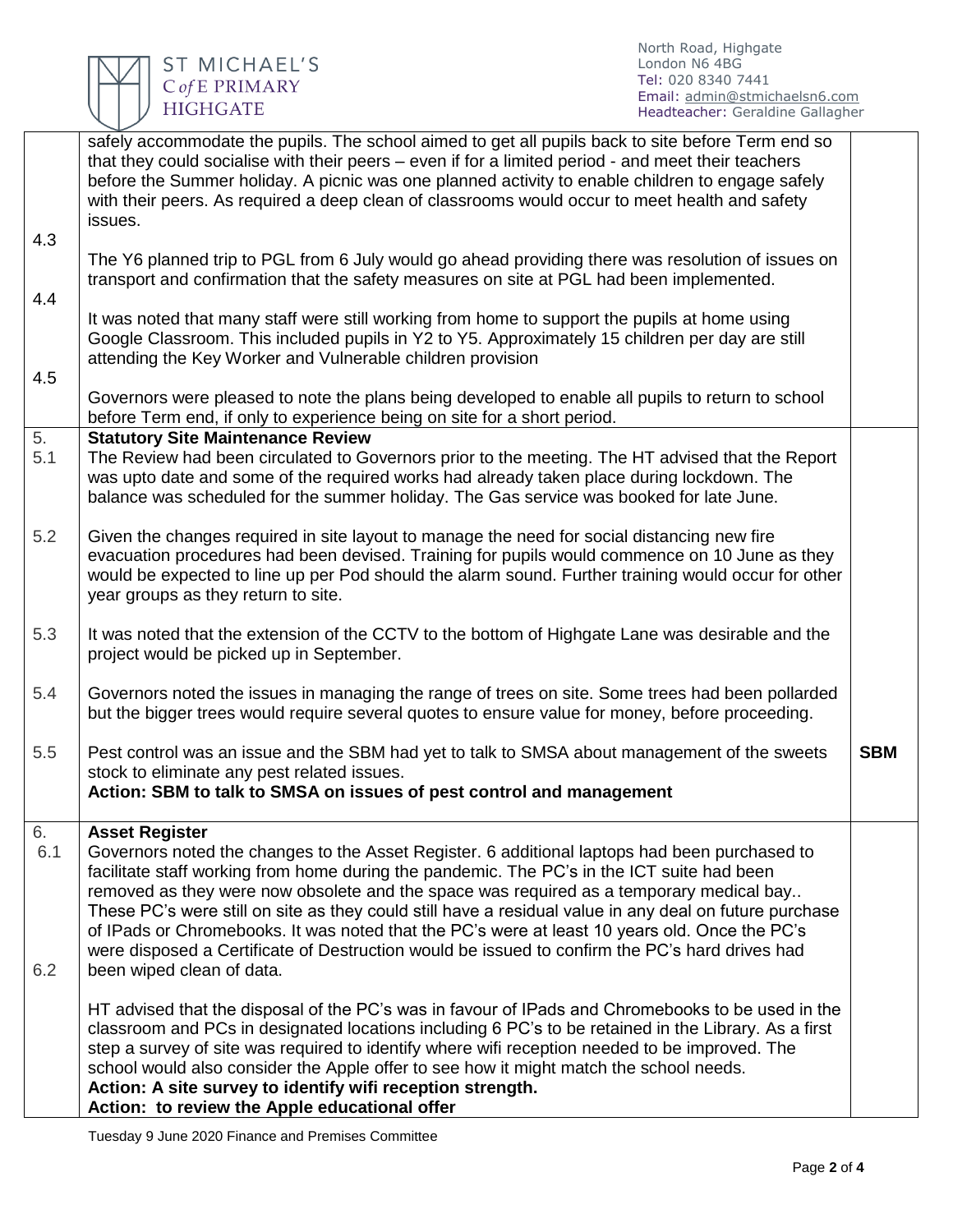

North Road, Highgate London N6 4BG Tel: 020 8340 7441 Email: [admin@stmichaelsn6.com](mailto:admin@stmichaelsn6.com) Headteacher: Geraldine Gallagher

| 7.<br>7.1               | <b>Premises Update</b><br>The Chair commended the site team and staff on the excellent and extensive work undertaken to<br>prepare the site ready to re-open to staff and pupils. There was evident care and attention given to<br>all details of the programme of works.                                                                                                                                                                                                                                                                                                                                                                                                                                                                                                                                                                                                                                                                                                                                                                                                                                                                                                                                                                                                                                                                                                                                                                                                                                                                                                                                                                                                                                                                                                                             |              |
|-------------------------|-------------------------------------------------------------------------------------------------------------------------------------------------------------------------------------------------------------------------------------------------------------------------------------------------------------------------------------------------------------------------------------------------------------------------------------------------------------------------------------------------------------------------------------------------------------------------------------------------------------------------------------------------------------------------------------------------------------------------------------------------------------------------------------------------------------------------------------------------------------------------------------------------------------------------------------------------------------------------------------------------------------------------------------------------------------------------------------------------------------------------------------------------------------------------------------------------------------------------------------------------------------------------------------------------------------------------------------------------------------------------------------------------------------------------------------------------------------------------------------------------------------------------------------------------------------------------------------------------------------------------------------------------------------------------------------------------------------------------------------------------------------------------------------------------------|--------------|
| 7.2                     | It was noted that the house basement flat was being reallocated as a temporary staff room.                                                                                                                                                                                                                                                                                                                                                                                                                                                                                                                                                                                                                                                                                                                                                                                                                                                                                                                                                                                                                                                                                                                                                                                                                                                                                                                                                                                                                                                                                                                                                                                                                                                                                                            |              |
| 8.<br>8.1<br>8.2<br>8.3 | <b>Summer Works</b><br>LDBS had completed a site survey and identified an upgrade, of the fire doors in the KS2 building<br>as important. They have allocated funds towards this projects. The drainage project on the Lane;<br>this would be a joint project between Highgate school and the school with Highgate school<br>contributing £30k and the school the £45k balance - sourced from the Governors Fund. The<br>Governors at Highgate school were meeting on 9 June to discuss the project and subject to<br>approval a Tender process would start, to identify the contractor. Governors were pleased to note<br>progress and agreed that the drainage project was a priority.<br>It was noted that the ICT suite had been cleared of obsolete PC's and was serving as a medical<br>bay during Covid-19 conditions. The reallocation of the space was a work in progress with various<br>options under consideration including one to convert the space into a Library. It was proposed that<br>the ICT strategy and use of the ICT suite space be an agenda item for the next strategy group<br>meeting on 8 July. Governors suggested that the HT ask for Governor assistance in preparing the<br>option appraisal. It was noted that the use of the Goggle classroom, supporting home learning,<br>through lockdown had been a significant change in approach and lessons learnt from this<br>experience should inform the next IT strategy. Information from other schools using the Apple<br>educational suite would extend the discussion.<br>Action: The strategy group to meet on 8 July at which the IT provision and use of the ICT<br>Suite be discussed.<br>The Chair offered to do some initial review of options for the ICT suite that would inform discussions<br>on 8 July | Gov's        |
| 8.4                     | Action: Chair to prepare an option statement to support discussions on 8 July<br>It was noted that the conversion of space into music rehearsal rooms had stalled and it was<br>important the school can demonstrate to parents its commitment to these capital projects.                                                                                                                                                                                                                                                                                                                                                                                                                                                                                                                                                                                                                                                                                                                                                                                                                                                                                                                                                                                                                                                                                                                                                                                                                                                                                                                                                                                                                                                                                                                             | <b>Chair</b> |
| 9                       | <b>Any Other Business</b>                                                                                                                                                                                                                                                                                                                                                                                                                                                                                                                                                                                                                                                                                                                                                                                                                                                                                                                                                                                                                                                                                                                                                                                                                                                                                                                                                                                                                                                                                                                                                                                                                                                                                                                                                                             |              |
|                         | None.                                                                                                                                                                                                                                                                                                                                                                                                                                                                                                                                                                                                                                                                                                                                                                                                                                                                                                                                                                                                                                                                                                                                                                                                                                                                                                                                                                                                                                                                                                                                                                                                                                                                                                                                                                                                 |              |
| 10                      | Date and Time of Next Meeting<br>To be confirmed but will be aligned to the timetable of meetings for 2019 /20                                                                                                                                                                                                                                                                                                                                                                                                                                                                                                                                                                                                                                                                                                                                                                                                                                                                                                                                                                                                                                                                                                                                                                                                                                                                                                                                                                                                                                                                                                                                                                                                                                                                                        |              |

### **There being no further Part 1 business this part of the meeting closed at 6.18pm**

| Signed |  |
|--------|--|
|        |  |

Tuesday 9 June 2020 Finance and Premises Committee